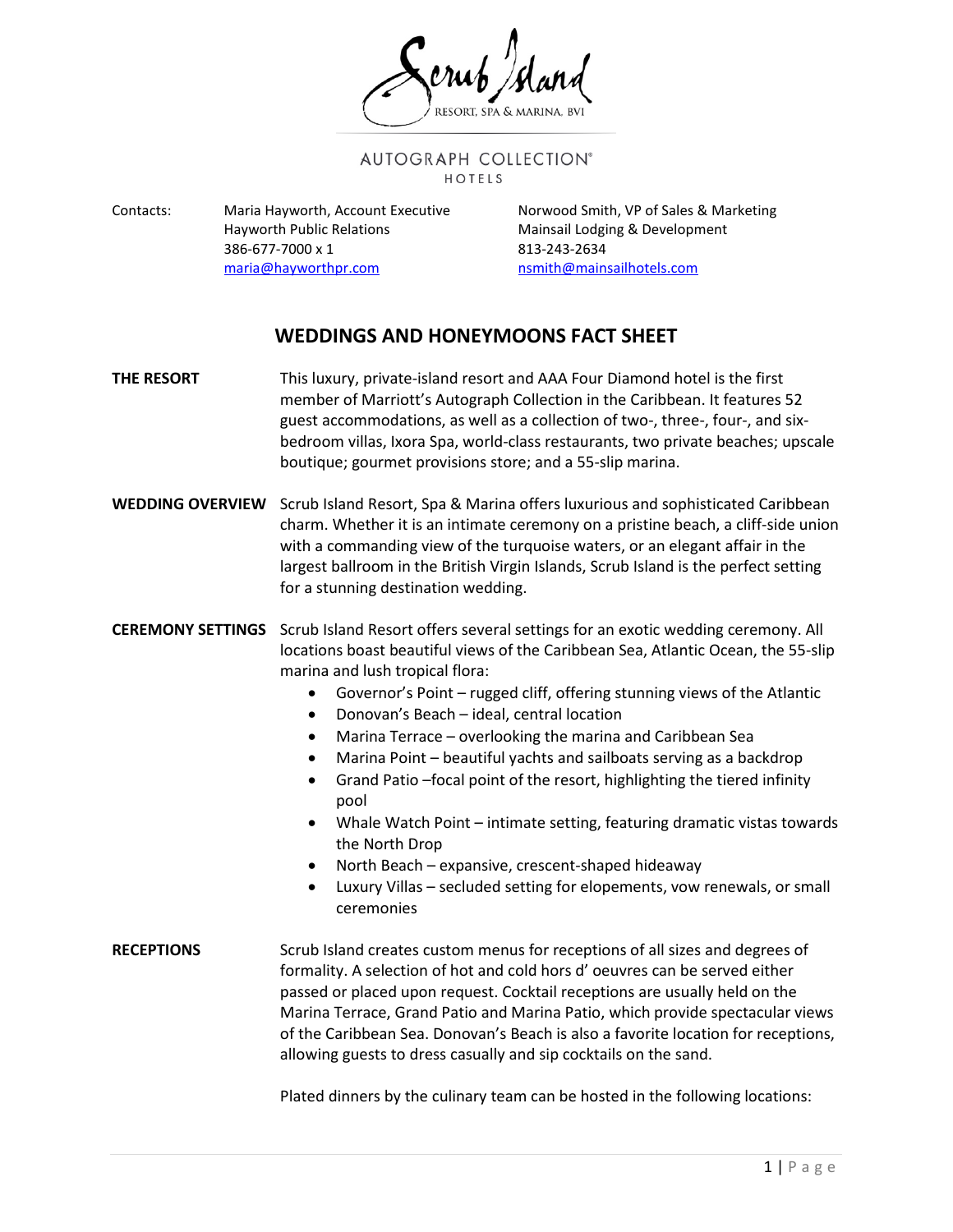- Candle Room an intimate private room that seats 24 persons • Donovan's Reef Marina Bar & Grill – casual outdoor dining venue that can accommodate 60 persons • Cardamom & Co. – signature restaurant that seats up to 80 • Columbus Ballroom – perfect for larger weddings of up to 120 people Interactive and themed buffets are available at the secluded North Beach, Donovan's Reef Marina Bar & Grill, Cardamom & Co. and the Columbus Ballroom. **CEREMONY PACKAGE** Ceremony packages at Scrub Island Resort start at \$3,000 per couple and include: • Site Fee and Private Coordinator • Coordination of Marriage License • Registrar's and Stamp Fees • Floral Arrangements for Four People • Microphone and Sound System • Bottled Water Onsite • License Copy and Postage Garden Chairs **REQUIREMENTS** Couples are required to be in the destination for three full business days before the ceremony. Couples are required to have the following documents: • Passports as proof of identity and date of arrival in the BVI • Proof of marital status • \$110 for a special license for those residing in the BVI for three days or \$50 for those in the destination for 15 days or more • Two witnesses (1) for signing the license application and (1) to present at the marriage ceremony. Witnesses need not be the same for both exercises. **HONEYMOONS** Scrub Island Resort, Spa & Marina is quickly becoming a top honeymoon destination in the BVI. The private island resort experience presents the ultimate Caribbean getaway. From retreating to a secluded alcove on North Beach and an intimate in-villa couples' massage, to snorkeling reefs, sunset sailing and shopping, there is something for all interests. The six-night honeymoon package begins at \$799/night and includes: • Six-night stay in an Ocean View One Bedroom Suite • Daily breakfast for two in Donovan's Reef • Champagne and chocolate-covered strawberries upon arrival • Couples spa treatment at Ixora Spa • Private dinner on one of our three stunning beaches
	- Daily turndown service
- **AMENITIES** Scrub Island Resort offers the following amenities for guests staying for a special occasion: